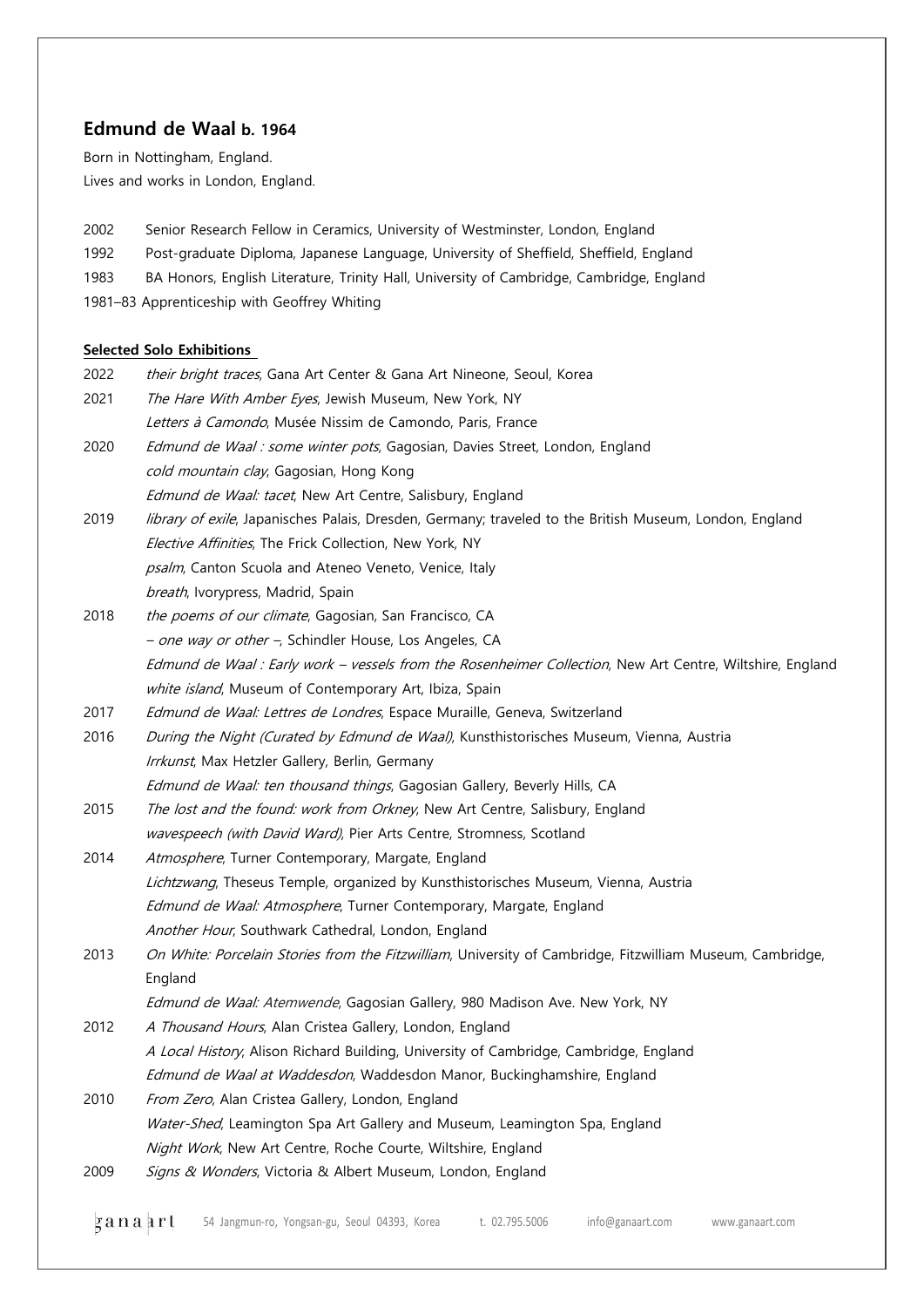Very Moveable Things: an Intervention, Cheltenham Art Gallery, Gloucestershire, England

| 2007 | Edmund de Waal, Kettle's Yard, Cambridge, UK and Middlesbrough Institute of Modern Art, Middlesbrough, |  |  |  |  |
|------|--------------------------------------------------------------------------------------------------------|--|--|--|--|
|      | England                                                                                                |  |  |  |  |
|      | A Sounding Line, Chatsworth, Derbyshire, England                                                       |  |  |  |  |
| 2006 | Vessel, perhaps, Millgate Museum, Newark, England                                                      |  |  |  |  |
| 2005 | House for an Art Lover, Blackwell House, Cumbria, England                                              |  |  |  |  |
|      | Arcanum, National Museums and Galleries of Wales, Cardiff, Wales                                       |  |  |  |  |
| 2004 | Galleri Noerby, Copenhagen, Denmark                                                                    |  |  |  |  |
|      | Porcelain Room, Kunst Industri Museet, Copenhagen, Denmark                                             |  |  |  |  |
|      | Edmund de Waal, New Art Centre, Roche Court, Salisbury, England                                        |  |  |  |  |
| 2003 | Contemporary Applied Arts, London, England                                                             |  |  |  |  |
| 2002 | Porcelain Room, Geffrye Museum, London, England                                                        |  |  |  |  |
|      | A Long Line West, Egg, London, England                                                                 |  |  |  |  |
| 2001 | Ceramic Rooms, Geffrye Museum, London, England                                                         |  |  |  |  |
| 1999 | Modern House, High Cross House, Dartington Hall, Devon, England                                        |  |  |  |  |
| 1997 | Scottish Gallery, Edinburgh, Scotland                                                                  |  |  |  |  |
|      | Garth Clark Gallery, New York, NY                                                                      |  |  |  |  |
| 1996 | Galerie Heller, Heidelberg, Germany                                                                    |  |  |  |  |
|      | Galerie Besson, London, England                                                                        |  |  |  |  |

#### **Selected Group Exhibitions**

| 2021 | Masterpieces in Miniature, Pallant House Gallery, Chichester, England |  |  |  |  |  |  |
|------|-----------------------------------------------------------------------|--|--|--|--|--|--|
|------|-----------------------------------------------------------------------|--|--|--|--|--|--|

- 2020 Duino Elegies, Gagosian, 980 Madison, New York, NY
- Blanc sur Blanc, Gagosian, Paris, France
- 2017 Edmund de Waal / Giorgio Morandi, Artipelag, Gustavsberg, Sweden
- 2016 Artificial Realities, East Wing Biennial, The Courtauld Institute of Art, London, England Generosity: On the Art of Giving, Kinsky Palace, Prague, Czech Republic Seeing Round Corners, Turner Contemporary, Margate, England La Mia Ceramica, Max Hetzler Gallery, Paris, France Found, Foundling Museum, London, England Kneaded Knowledge: The Language of Ceramics, Universalmuseum Joanneum, Graz, Austria
- 2015 Modern Japanese Design, Manchester Art Gallery, Manchester, England CERAMIX, Bonnefantenmuseum, Maastricht, Netherlands white: a project by Edmund de Waal, Royal Academy, London, England Chromophobia, Gagosian Gallery, Geneva, Switzerland
- 2014 Newfoundland (with Romilly Saumarez Smith), de Waal Studio, West Norwood London, England Then and Now, Max Hetzler Gallery, Berlin, Germany
- 2011 *Interloqui*, Galleria Caterina Tongon Arte Contemporanea, Venice, Italy Summer Exhibition, Royal Academy of Arts, London, England
- 2010 The Artists' House, New Art Centre, Roche Court, Salisbury, England Eleven, Alan Cristea Gallery, London, England
- 2009 Kettle's Yard @ Tate, Tate Britain, London, England
- 2008 Inside/Outside, New Art Centre, Roche Court, Salisbury, England
- 2007 The Long View, New Art Centre, Roche Court, Salisbury, England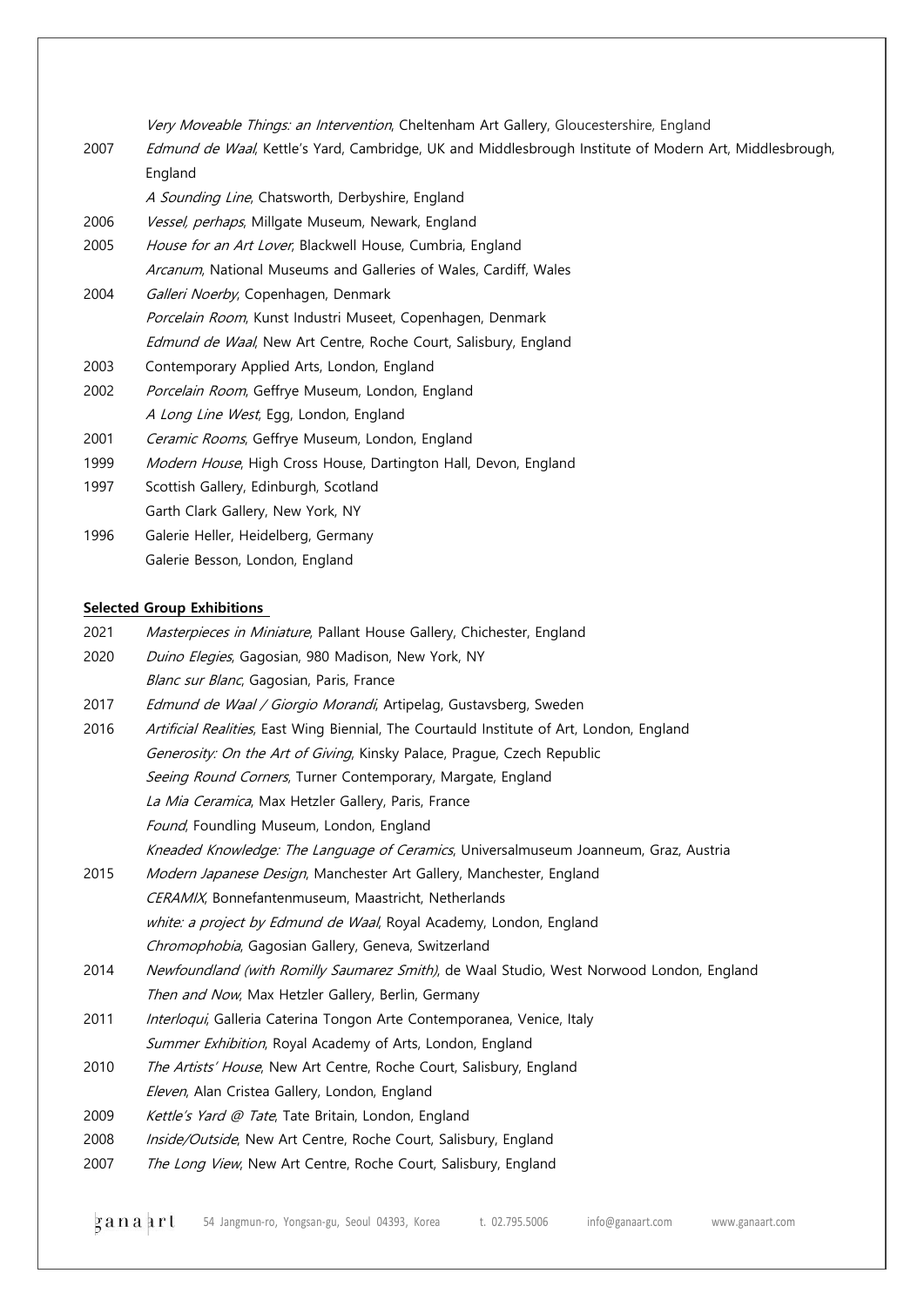Ingleby Gallery, Edinburgh, Scotland

- 2006 Still Life, New Art Centre, Roche Court, Salisbury, England
- 2005 Transformations: Language of Craft, National Gallery of Australia, Canberra, Australia Galerie Heller, Heidelberg, Germany Faenza Ceramic Biennale, Faenza, Italy
- 2004 A Secret History of Clay, Tate Liverpool, England
- 2003 World Ceramic Exposition, Icheon, Korea What is Craft?, The Hub at The National Centre for Craft and Design, Sleaford, England, opening exhibition, piece selected by Sir Nicholas Serota White, Ingleby Gallery, Edinburgh, Scotland Masterpieces of European Decorative Art, Fondazione per il Libro la Cultura, Turin, Italy
- 2002 Ceramic Modernism, The Gardiner Museum of Ceramic Art, Toronto, Canada
- 2001 Sotheby's, New York, NY British Council, Tokyo, Japan Galerie Ortilles-Foulcalt, Paris, France Jerwood Prize for Ceramics, Crafts Council, London, England British Ceramics, The Clay Studio, Philadelphia, PA Galleri Noerby, Copenhagen, Denmark
- 2000 Color and Fire, Los Angeles County Museum of Art, Los Angeles, CA British Ceramics, Keramikmuseum, Grimmerhus, Denmark
- 1999 Ceramics and the Memory of Architecture, Galerie Heller, Heidelberg, Germany The New White, Victoria & Albert Museum, London, England
- 1998 *Objects of our Time*, American Craft Museum, New York, NY
- British Porcelain, Anton Gallery, Washington, D.C.
- 1997 International Porcelain, Loes & Grenier Gallery, Deventer, Holland Time for Tea, British Council Tour, Brazil

## **Selected Awards, Grants and Honors**

- 2015 Donald Windham-Sandy M. Campbell Literature Prize
- 2011- Trustee of the Victoria & Albert Museum, London, England
- 2011 Officer of the Most Excellent Order of the British Empire (OBE) for services to art
- 2010 Costa Book Award for Biography
	- New Writer of the Year Award from the Galaxy National Book Award
		- Society of Literature Ondaatje Prize
	- Independent Booksellers Book Prize
- 2009 Honorary Fellow, Trinity Hall, Cambridge, UK
- 2003 Silver Medal, World Ceramics Exposition, Icheon, Korea
- 2004-11 Professor of Ceramics, University of Westminster, London, England
- 1998 British Council Award
- 1996 London Arts Board Individual Artist Award Fellow of Royal Society of Arts
- 1991-93 Daiwa Anglo-Japanese Foundation Scholarship

## **Public Collections**